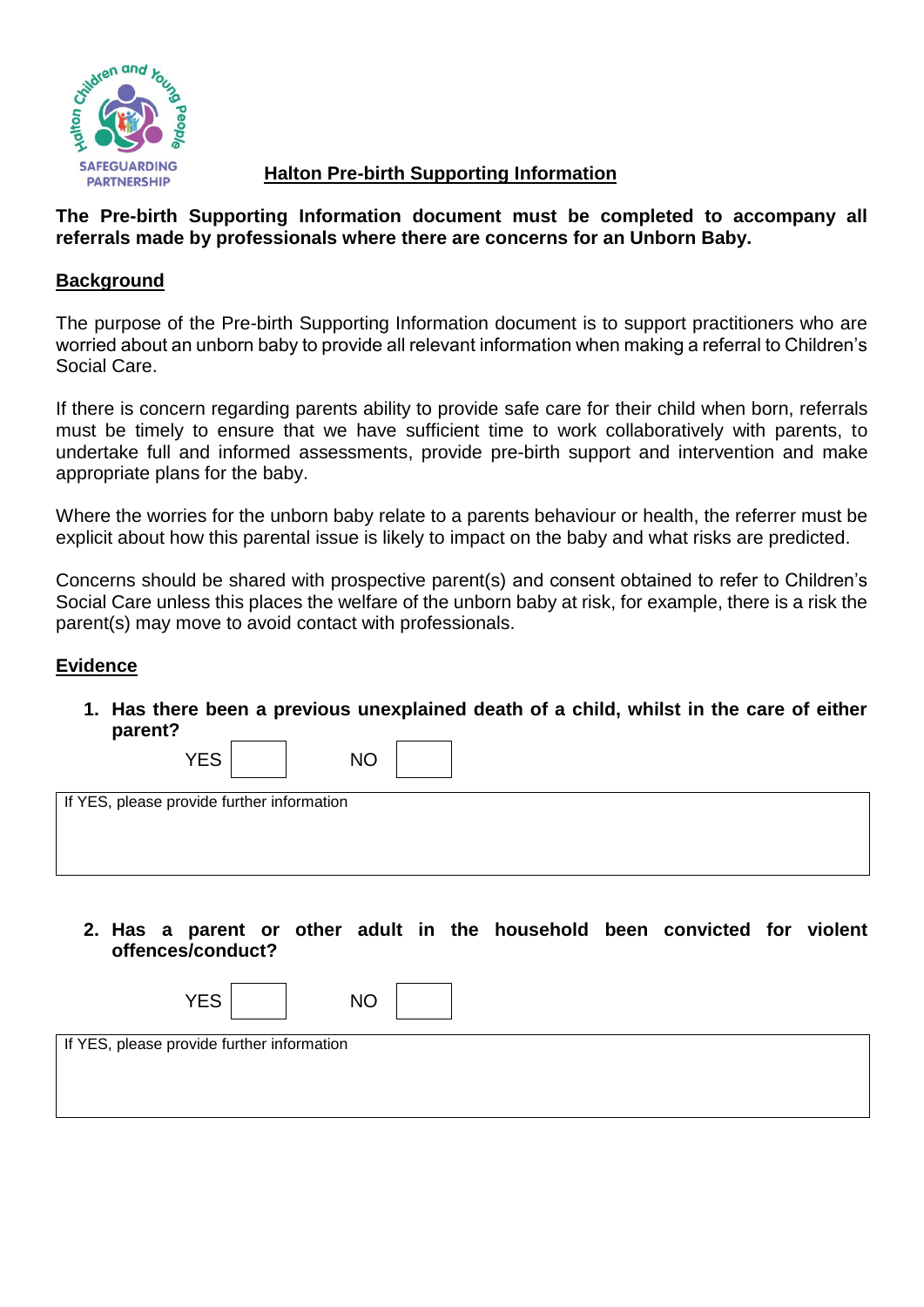#### **3. Is the mother, father or sibling/s in the household subject to a Child Protection Plan**?

| <b>YES</b><br><b>NO</b>                                                              |
|--------------------------------------------------------------------------------------|
| If YES, please provide further information                                           |
|                                                                                      |
|                                                                                      |
|                                                                                      |
|                                                                                      |
|                                                                                      |
| 4. Has the mother, father or a sibling previously been removed from the household by |

**court order or Accommodated Section 20, as a result of concerns regarding Significant Harm?** 

| YES                                        | <b>NO</b> |  |
|--------------------------------------------|-----------|--|
| If YES, please provide further information |           |  |
|                                            |           |  |
|                                            |           |  |
|                                            |           |  |

**5. Is the degree of domestic abuse known to have occurred, likely to impact on the baby's safety or development?**

| <b>YES</b>                                 | <b>NO</b> |  |  |
|--------------------------------------------|-----------|--|--|
| If YES, please provide further information |           |  |  |
|                                            |           |  |  |
|                                            |           |  |  |
|                                            |           |  |  |
|                                            |           |  |  |
|                                            |           |  |  |

**6. Is the degree of parental substance misuse likely to impact on the baby's safety or development?** 

| <b>YES</b><br><b>NO</b>                    |  |  |  |  |
|--------------------------------------------|--|--|--|--|
| If YES, please provide further information |  |  |  |  |
|                                            |  |  |  |  |
|                                            |  |  |  |  |
|                                            |  |  |  |  |

**7. Is the degree of parental mental illness/impairment likely to significantly impact on the baby's safety or development?** 

| <b>YES</b>                                 | <b>NO</b> |
|--------------------------------------------|-----------|
| If YES, please provide further information |           |
|                                            |           |
|                                            |           |
|                                            |           |
|                                            |           |